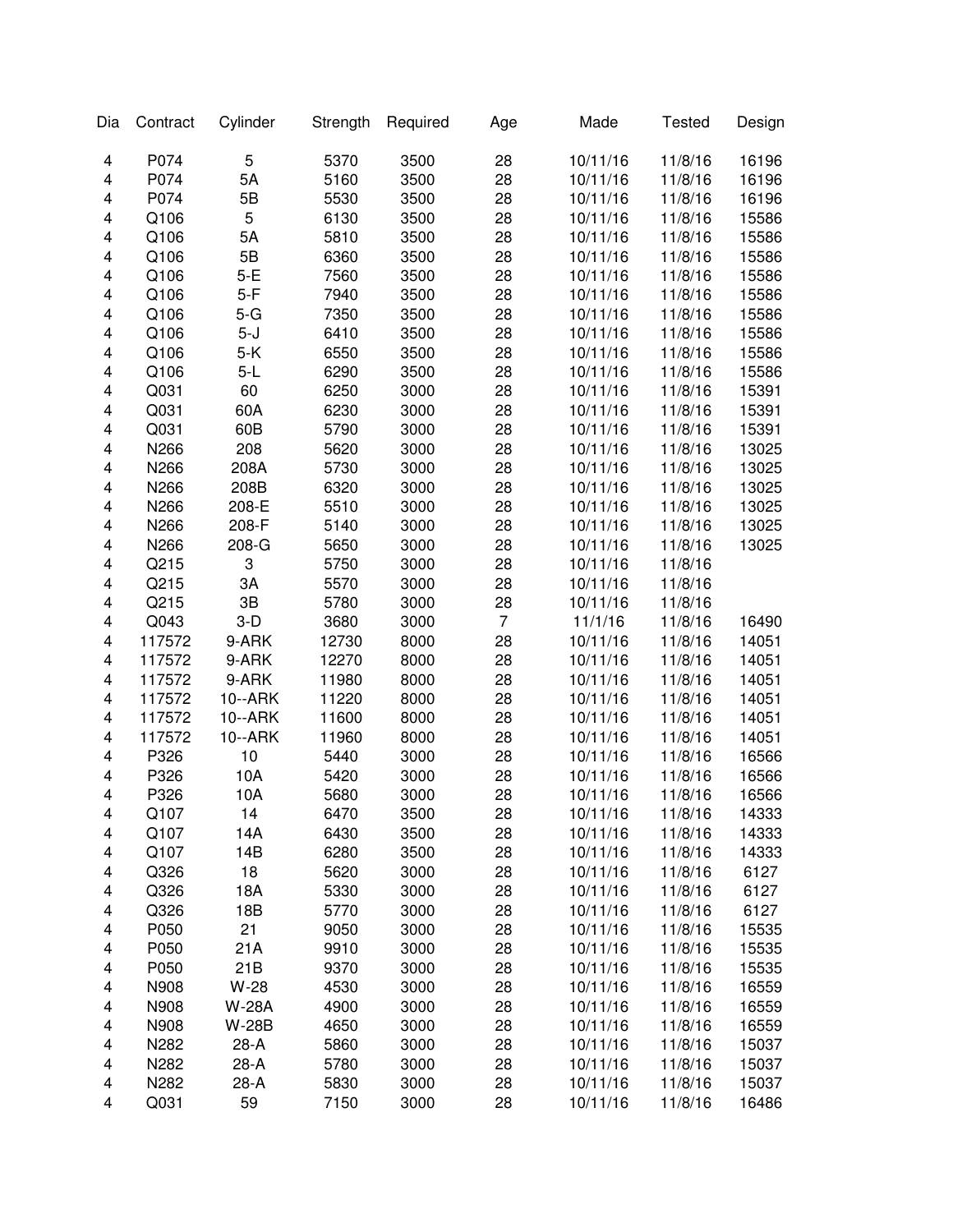| 4                       | Q031             | 59A          | 7010             | 3000         | 28               | 10/11/16 | 11/8/16            | 16486          |
|-------------------------|------------------|--------------|------------------|--------------|------------------|----------|--------------------|----------------|
| 4                       | Q031             | 59B          | 6560             | 3000         | 28               | 10/11/16 | 11/8/16            | 16486          |
| 4                       | P105             | 66           | 5680             | 3000         | 28               | 10/11/16 | 11/8/16            | 15007          |
| 4                       | P <sub>105</sub> | 66A          | 5410             | 3000         | 28               | 10/11/16 | 11/8/16            | 15007          |
| 4                       | P <sub>105</sub> | 66B          | 5200             | 3000         | 28               | 10/11/16 | 11/8/16            | 15007          |
| 4                       | P <sub>180</sub> | 78           | 6610             | 4000         | 28               | 10/11/16 | 11/8/16            | 15586          |
| 4                       | P <sub>180</sub> | 78A          | 6860             | 4000         | 28               | 10/11/16 | 11/8/16            | 15586          |
|                         |                  |              |                  |              |                  |          |                    |                |
| 4                       | P180             | 78B          | 5850             | 4000         | 28               | 10/11/16 | 11/8/16            | 15586          |
| 4                       | 115745           | 88           | 5490             | 3000         | 28               | 10/11/16 | 11/8/16            | 16361          |
| 4                       | 115745           | 88A          | 5930             | 3000         | 28               | 10/11/16 | 11/8/16            | 16361          |
| 4                       | 115745           | 88B          | 5580             | 3000         | 28               | 10/11/16 | 11/8/16            | 16361          |
| 4                       | N114             | 89           | 7630             | 3000         | 28               | 10/11/16 | 11/8/16            | 14202          |
| 4                       | N114             | 89A          | 7460             | 3000         | 28               | 10/11/16 | 11/8/16            | 14202          |
| 4                       | N114             | 89B          | 7350             | 3000         | 28               | 10/11/16 | 11/8/16            | 14202          |
| 4                       | N343             | 99-A         | 6140             | 3000         | 28               | 10/11/16 | 11/8/16            | 162003         |
| 4                       | N343             | 99-A         | 6400             | 3000         | 28               | 10/11/16 | 11/8/16            | 162003         |
| 4                       | N343             | 99-A         | 5900             | 3000         | 28               | 10/11/16 | 11/8/16            | 162003         |
| 4                       | P079             | 122          | 5940             | 3000         | 28               | 10/11/16 | 11/8/16            | 15146          |
| 4                       | P079             | 122A         | 5670             | 3000         | 28               | 10/11/16 | 11/8/16            | 15146          |
| 4                       | P079             | 122B         | 5300             | 3000         | 28               | 10/11/16 | 11/8/16            | 15146          |
| 4                       | N201             | 137-A        | 4560             | 3000         | 28               | 10/11/16 | 11/8/16            | 11282          |
|                         | N201             | 137-A        | 4550             |              |                  |          |                    |                |
| 4                       |                  |              |                  | 3000         | 28               | 10/11/16 | 11/8/16            | 11282          |
| 4                       | N201             | 137-A        | 4750             | 3000         | 28               | 10/11/16 | 11/8/16            | 11282          |
| 4                       | 115746           | 89           | 5980             | 3000         | 28               | 10/11/16 | 11/8/16            | 18360          |
| 4                       | 115746           | 89A          | 5580             | 3000         | 28               | 10/11/16 | 11/8/16            | 18360          |
| 4                       | 115746           | 89B          | $\boldsymbol{0}$ | 3000         | DAMAGED IN FIELD | 10/11/16 | 11/8/16            | 18360          |
| 4                       | P230             | 253          | 5800             | 3000         | 28               | 10/11/16 | 11/8/16            | 16115          |
| 4                       | P230             | 253A         | 5630             | 3000         | 28               | 10/11/16 | 11/8/16            | 16115          |
| 4                       | P230             | 253B         | 5650             | 3000         | 28               | 10/11/16 | 11/8/16            | 16115          |
| 4                       | P230             | 254          | 6160             | 4000         | 28               | 10/11/16 | 11/8/16            | 15050          |
| 4                       | P230             | 254A         | 6380             | 4000         | 28               | 10/11/16 | 11/8/16            | 15050          |
| 4                       | P230             | 254B         | 6220             | 4000         | 28               | 10/11/16 | 11/8/16            | 15050          |
| 4                       | N198             | 300          | 5220             | 3000         | 28               | 10/11/16 | 11/8/16            | 13034          |
| 4                       | N198             | 300A         | 5480             | 3000         | 28               | 10/11/16 | 11/8/16            | 13034          |
| 4                       | N198             | 300B         | 5490             | 3000         | 28               | 10/11/16 | 11/8/16            | 13034          |
| 4                       | M950             | 387          | 5670             | 3000         | 28               | 10/11/16 | 11/8/16            | 15521          |
| 4                       |                  |              |                  |              |                  | 10/11/16 |                    |                |
| 4                       | M950<br>M950     | 387A<br>387B | 5810<br>5540     | 3000<br>3000 | 28<br>28         | 10/11/16 | 11/8/16<br>11/8/16 | 15521<br>15521 |
|                         |                  |              |                  |              |                  |          |                    |                |
| 4                       | N266             | 209          | 5420             | 3000         | 28               | 10/12/16 | 11/9/16            | 13025          |
| 4                       | N266             | 209A         | 4780             | 3000         | 28               | 10/12/16 | 11/9/16            | 13025          |
| 4                       | N266             | 209B         | 4530             | 3000         | 28               | 10/12/16 | 11/9/16            | 13025          |
| 4                       | P230             | 256          | 5740             | 3000         | 28               | 10/12/16 | 11/9/16            | 16417          |
| 4                       | P230             | 256A         | 5620             | 3000         | 28               | 10/12/16 | 11/9/16            | 16417          |
| 4                       | P230             | 256B         | 5550             | 3000         | 28               | 10/12/16 | 11/9/16            | 16417          |
| 4                       | Q030             | $8-A$        | 6890             | 3000         | 28               | 10/12/16 | 11/9/16            |                |
| 4                       | Q030             | $8-A$        | 7100             | 3000         | 28               | 10/12/16 | 11/9/16            |                |
| 4                       | Q030             | $8-A$        | 6260             | 3000         | 28               | 10/12/16 | 11/9/16            |                |
| 4                       | Q030             | $8-Z$        | 5920             | 3000         | 28               | 10/12/16 | 11/9/16            |                |
| 4                       | Q030             | $8-Z$        | 6080             | 3000         | 28               | 10/12/16 | 11/9/16            |                |
| 4                       | Q030             | $8-Z$        | 6470             | 3000         | 28               | 10/12/16 | 11/9/16            |                |
| 4                       | Q076             | $1-A$        | 5510             | 3000         | 28               | 10/12/16 | 11/9/16            | 15199          |
| $\overline{\mathbf{4}}$ | Q076             | $1-A$        | 6280             | 3000         | 28               | 10/12/16 | 11/9/16            | 15199          |
|                         |                  |              |                  |              |                  |          |                    |                |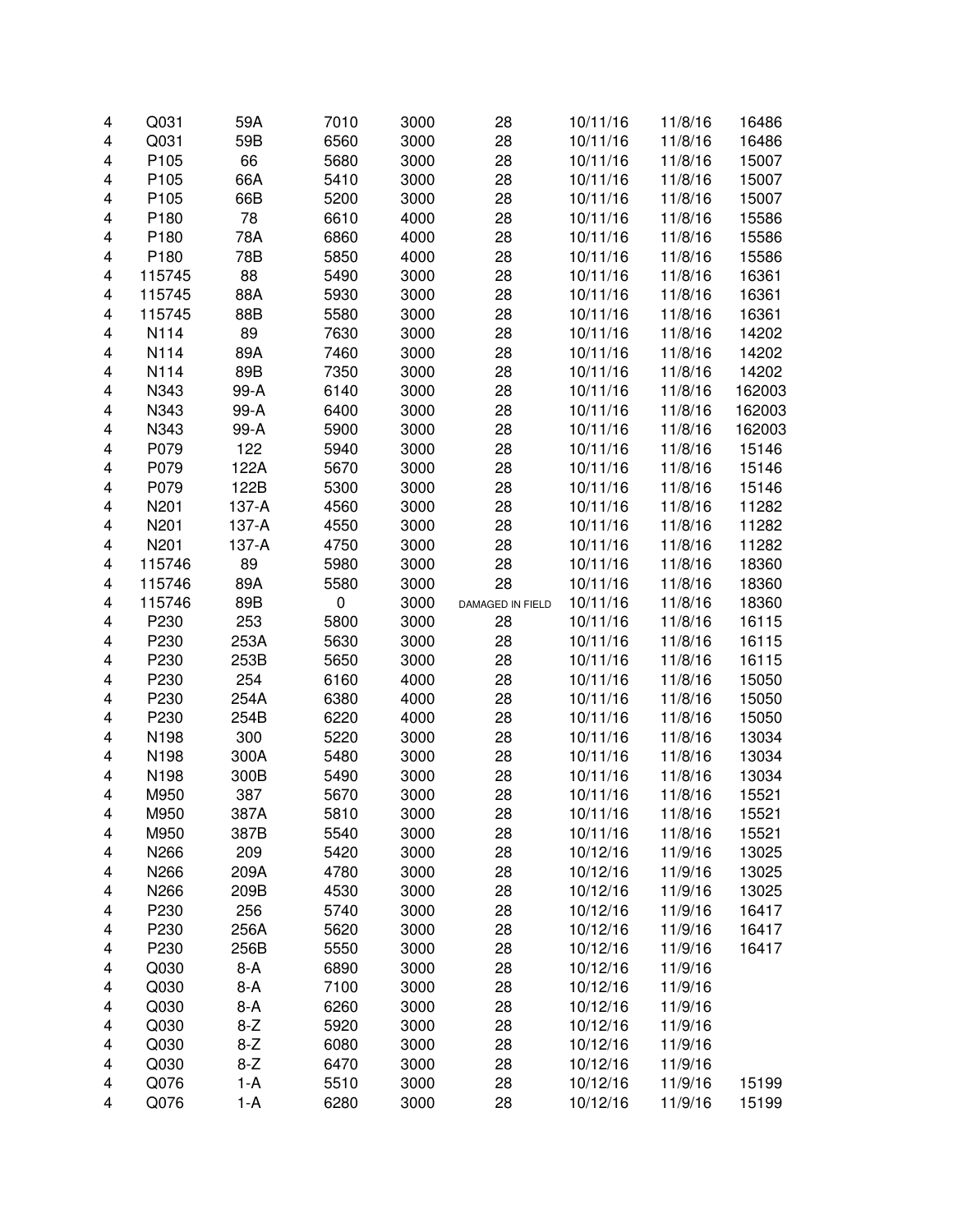| 4 | Q076   | $1-A$        | 6080 | 3000 | 28 | 10/12/16 | 11/9/16 | 15199 |
|---|--------|--------------|------|------|----|----------|---------|-------|
| 4 | Q147   | 9            | 7170 | 3000 | 28 | 10/12/16 | 11/9/16 | 15286 |
| 4 | Q147   | 9Α           | 6700 | 3000 | 28 | 10/12/16 | 11/9/16 | 15286 |
| 4 | Q147   | 9B           | 7360 | 3000 | 28 | 10/12/16 | 11/9/16 | 15286 |
| 4 | P926   | 12           | 5970 | 4000 | 28 | 10/12/16 | 11/9/16 | 16466 |
| 4 | P926   | 12A          | 5580 | 4000 | 28 | 10/12/16 | 11/9/16 | 16466 |
|   | P926   | 12B          | 5220 | 4000 | 28 | 10/12/16 | 11/9/16 | 16466 |
| 4 |        |              |      |      |    |          |         |       |
| 4 | Q107   | 15           | 5940 | 3500 | 28 | 10/12/16 | 11/9/16 | 14333 |
| 4 | Q107   | 15A          | 5330 | 3500 | 28 | 10/12/16 | 11/9/16 | 14333 |
| 4 | Q107   | 15B          | 5710 | 3500 | 28 | 10/12/16 | 11/9/16 | 14333 |
| 4 | Q326   | 19           | 6180 | 3000 | 28 | 10/12/16 | 11/9/16 | 16127 |
| 4 | Q326   | 19A          | 5910 | 3000 | 28 | 10/12/16 | 11/9/16 | 16127 |
| 4 | Q326   | 19B          | 6240 | 3000 | 28 | 10/12/16 | 11/9/16 | 16127 |
| 4 | P050   | 22           | 9290 | 3000 | 28 | 10/12/16 | 11/9/16 | 15535 |
| 4 | P050   | 22A          | 9110 | 3000 | 28 | 10/12/16 | 11/9/16 | 15535 |
| 4 | P050   | 22B          | 8850 | 3000 | 28 | 10/12/16 | 11/9/16 | 15535 |
| 4 | 110147 | $22-A$       | 5530 | 3000 | 28 | 10/12/16 | 11/9/16 | 15550 |
| 4 | 110147 | $22-A$       | 5800 | 3000 | 28 | 10/12/16 | 11/9/16 | 15550 |
| 4 | 110147 | $22-A$       | 5910 | 3000 | 28 | 10/12/16 | 11/9/16 | 15550 |
| 4 | N282   | $29-A$       | 5730 | 3000 | 28 | 10/12/16 | 11/9/16 | 15037 |
| 4 | N282   | $29-A$       | 5800 | 3000 | 28 | 10/12/16 | 11/9/16 | 15037 |
| 4 | N282   | $29-A$       | 5590 | 3000 | 28 | 10/12/16 | 11/9/16 | 15037 |
|   | N908   | <b>W29A</b>  | 4800 | 3000 | 28 | 10/12/16 | 11/9/16 |       |
| 4 |        |              |      |      |    |          |         | 19559 |
| 4 | N908   | <b>W29-A</b> | 4910 | 3000 | 28 | 10/12/16 | 11/9/16 | 19559 |
| 4 | N908   | <b>W29B</b>  | 4850 | 3000 | 28 | 10/12/16 | 11/9/16 | 19559 |
| 4 | M019   | 47           | 4850 | 3000 | 28 | 10/12/16 | 11/9/16 | 15527 |
| 4 | M019   | 47A          | 5150 | 3000 | 28 | 10/12/16 | 11/9/16 | 15527 |
| 4 | M019   | 47B          | 5070 | 3000 | 28 | 10/12/16 | 11/9/16 | 15527 |
| 4 | M015   | $57-A$       | 4940 | 3000 | 28 | 10/12/16 | 11/9/16 | 16572 |
| 4 | M015   | $57-A$       | 5240 | 3000 | 28 | 10/12/16 | 11/9/16 | 16572 |
| 4 | M015   | $57-A$       | 4890 | 3000 | 28 | 10/12/16 | 11/9/16 | 16572 |
| 4 | Q031   | 61           | 5000 | 3000 | 28 | 10/12/16 | 11/9/16 | 16486 |
| 4 | Q031   | 61A          | 5150 | 3000 | 28 | 10/12/16 | 11/9/16 | 16486 |
| 4 | Q031   | 61B          | 5020 | 3000 | 28 | 10/12/16 | 11/9/16 | 16486 |
| 4 | Q031   | 62           | 6280 | 3000 | 28 | 10/12/16 | 11/9/16 | 16486 |
| 4 | Q031   | 62A          | 6110 | 3000 | 28 | 10/12/16 | 11/9/16 | 16486 |
| 4 | Q031   | 62B          | 6090 | 3000 | 28 | 10/12/16 | 11/9/16 | 16486 |
| 4 | 115746 | 90           | 6330 | 3000 | 28 | 10/12/16 | 11/9/16 | 16361 |
| 4 | 115746 | 90A          | 5910 | 3000 | 28 | 10/12/16 | 11/9/16 | 16361 |
|   | 115746 | 90B          |      | 3000 | 28 | 10/12/16 | 11/9/16 | 16361 |
| 4 |        |              | 5960 |      |    |          |         |       |
| 4 | L139   | 171A         | 5240 | 3000 | 28 | 10/12/16 | 11/9/16 | 16125 |
| 4 | L139   | 171A         | 4970 | 3000 | 28 | 10/12/16 | 11/9/16 | 16125 |
| 4 | L139   | 171A         | 4950 | 3000 | 28 | 10/12/16 | 11/9/16 | 16125 |
| 4 | L139   | 172A         | 4710 | 3000 | 28 | 10/12/16 | 11/9/16 | 16125 |
| 4 | L139   | 172A         | 4960 | 3000 | 28 | 10/12/16 | 11/9/16 | 16125 |
| 4 | L139   | 172A         | 5030 | 3000 | 28 | 10/12/16 | 11/9/16 | 16125 |
| 4 | N165   | 209          | 5150 | 3000 | 28 | 10/12/16 | 11/9/16 | 14273 |
| 4 | N165   | 209A         | 5350 | 3000 | 28 | 10/12/16 | 11/9/16 | 14273 |
| 4 | N165   | 209B         | 5620 | 3000 | 28 | 10/12/16 | 11/9/16 | 14273 |
| 4 | P230   | 255          | 4430 | 3000 | 28 | 10/12/16 | 11/9/16 | 16115 |
| 4 | P230   | 255A         | 4340 | 3000 | 28 | 10/12/16 | 11/9/16 | 16115 |
| 4 | P230   | 255B         | 4260 | 3000 | 28 | 10/12/16 | 11/9/16 | 16115 |
|   |        |              |      |      |    |          |         |       |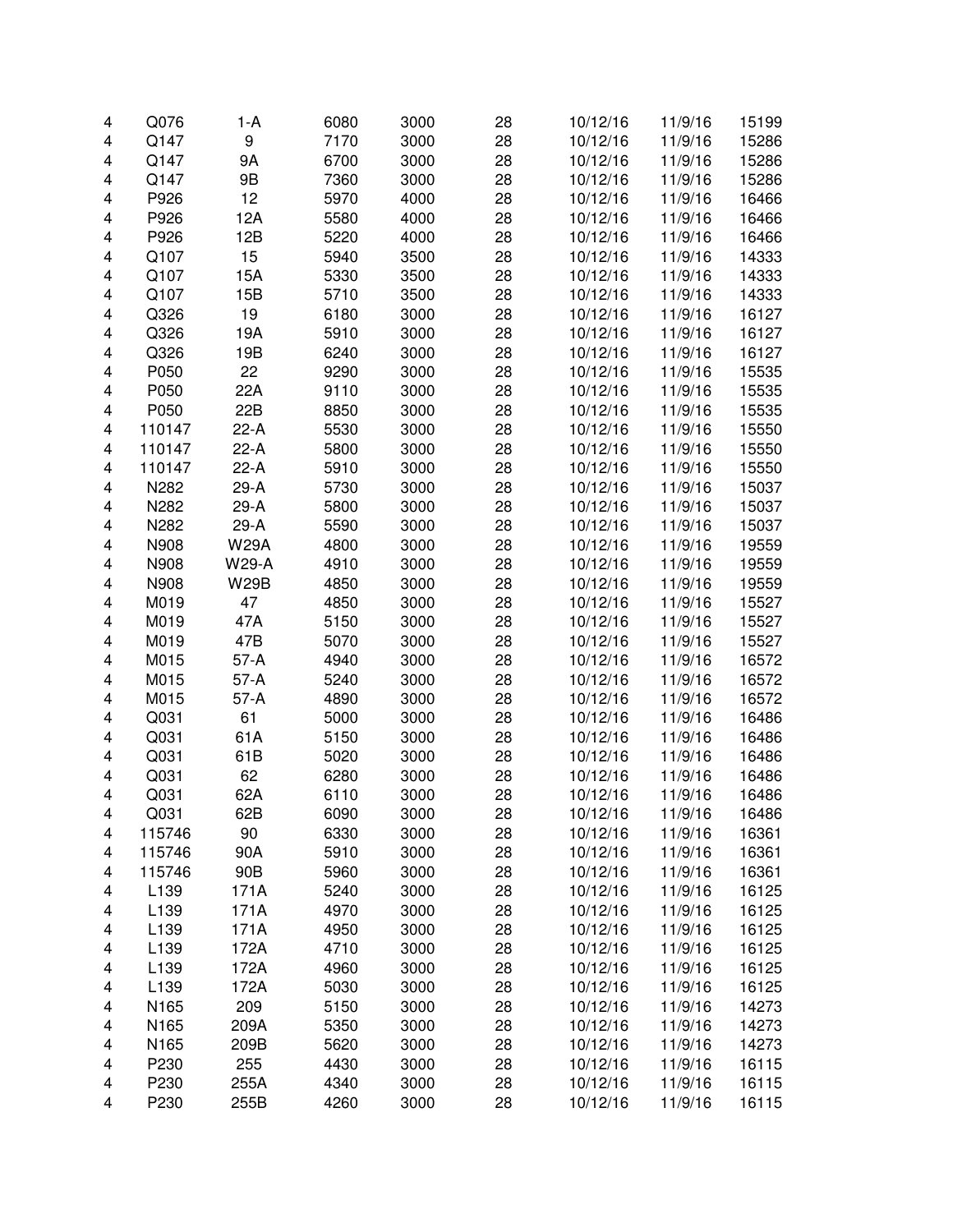| 4                       | N198             | 301          | 5910 | 3000 | 28             | 10/12/16 | 11/9/16  | 13034 |
|-------------------------|------------------|--------------|------|------|----------------|----------|----------|-------|
| 4                       | N198             | 301A         | 5470 | 3000 | 28             | 10/12/16 | 11/9/16  | 13034 |
| 4                       | N198             | 301B         | 4540 | 3000 | 28             | 10/12/16 | 11/9/16  | 13034 |
| 4                       | M950             | 388          | 6620 | 3000 | 28             | 10/12/16 | 11/9/16  | 15998 |
| 4                       | M950             | 388A         | 6100 | 3000 | 28             | 10/12/16 | 11/9/16  | 15998 |
| 4                       | M950             | 388B         | 6950 | 3000 | 28             | 10/12/16 | 11/9/16  | 15998 |
| 4                       | M950             | 389          | 6690 | 3000 | 28             | 10/12/16 | 11/9/16  | 15521 |
|                         |                  | 389A         |      |      |                |          |          |       |
| 4                       | M950             |              | 6420 | 3000 | 28             | 10/12/16 | 11/9/16  | 15521 |
| 4                       | M950             | 389B         | 6360 | 3000 | 28             | 10/12/16 | 11/9/16  | 15521 |
| 6                       | <b>CCRL</b>      | 181          | 4530 | 3000 | $\overline{7}$ | 11/2/16  | 11/9/16  |       |
| 6                       | <b>CCRL</b>      | 181          | 4380 | 3000 | $\overline{7}$ | 11/2/16  | 11/9/16  |       |
| 6                       | <b>CCRL</b>      | 182          | 5320 | 3000 | $\overline{7}$ | 11/2/16  | 11/9/16  |       |
| 6                       | <b>CCRL</b>      | 182          | 4850 | 3000 | $\overline{7}$ | 11/2/16  | 11/9/16  |       |
| 4                       | N228             | 88-C         | 3840 | 3000 | $\overline{7}$ | 11/2/16  | 11/9/16  | 16128 |
| 4                       | Q158             | $1-A$        | 4740 | 3000 | 31             | 10/10/16 | 11/10/16 | 16483 |
| 4                       | Q158             | $1-A$        | 4490 | 3000 | 31             | 10/10/16 | 11/10/16 | 16483 |
| 4                       | Q158             | 1-A          | 4430 | 3000 | 31             | 10/10/16 | 11/10/16 | 16483 |
| 4                       | P926             | 13           | 5370 | 4000 | 28             | 10/13/16 | 11/10/16 | 16466 |
| 4                       | P926             | 13A          | 4970 | 4000 | 28             | 10/13/16 | 11/10/16 | 16466 |
| 4                       | P926             | 13B          | 5400 | 4000 | 28             | 10/13/16 | 11/10/16 | 16466 |
| 4                       | P016             | 26           | 6180 | 4000 | 28             | 10/13/16 | 11/10/16 | 13307 |
| 4                       | P016             | 26A          | 6720 | 4000 | 28             | 10/13/16 | 11/10/16 | 13307 |
| 4                       | P016             | 26B          | 6160 | 4000 | 28             | 10/13/16 | 11/10/16 | 13307 |
|                         |                  |              |      | 4000 |                |          |          |       |
| 4                       | N282             | $30-A$       | 5480 |      | 28             | 10/13/16 | 11/10/16 | 16161 |
| 4                       | N282             | $30-A$       | 5560 | 4000 | 28             | 10/13/16 | 11/10/16 | 16161 |
| 4                       | N282             | $30-A$       | 5670 | 4000 | 28             | 10/13/16 | 11/10/16 | 16161 |
| 4                       | N908             | W-30         | 5060 | 3000 | 28             | 10/13/16 | 11/10/16 | 16559 |
| 4                       | N908             | <b>W-30A</b> | 4810 | 3000 | 28             | 10/13/16 | 11/10/16 | 16559 |
| 4                       | N908             | <b>W-30B</b> | 5170 | 3000 | 28             | 10/13/16 | 11/10/16 | 16559 |
| $\overline{\mathbf{4}}$ | 114944           | 55           | 7160 | 3000 | 28             | 10/13/16 | 11/10/16 |       |
| 4                       | 114944           | 55A          | 6720 | 3000 | 28             | 10/13/16 | 11/10/16 |       |
| 4                       | Q015             | 58-A         | 4380 | 3000 | 28             | 10/13/16 | 11/10/16 | 16522 |
| $\overline{\mathbf{4}}$ | Q015             | 58-A         | 4260 | 3000 | 28             | 10/13/16 | 11/10/16 | 16522 |
| $\overline{\mathbf{4}}$ | Q015             | 58-A         | 4450 | 3000 | 28             | 10/13/16 | 11/10/16 | 16522 |
| 4                       | N228             | 67-D         | 5700 | 3000 | 14             | 10/27/16 | 11/10/16 | 16125 |
| 4                       | Q031             | 63           | 6990 | 3000 | 28             | 10/13/16 | 11/10/16 | 16486 |
| 4                       | Q031             | 63A          | 6710 | 3000 | 28             | 10/13/16 | 11/10/16 | 16486 |
| 4                       | Q031             | 63B          | 6680 | 3000 | 28             | 10/13/16 | 11/10/16 | 16486 |
| 4                       | P105             | 68           | 4350 | 3000 | 28             | 10/13/16 | 11/10/16 | 15007 |
| 4                       | P <sub>105</sub> | 68A          | 4010 | 3000 | 28             | 10/13/16 | 11/10/16 | 15007 |
|                         |                  |              |      |      |                |          |          |       |
| 4                       | P <sub>105</sub> | 68B          | 4270 | 3000 | 28             | 10/13/16 | 11/10/16 | 15007 |
| 4                       | P247             | 82           | 6120 | 3000 | 28             | 10/13/16 | 11/10/16 | 16130 |
| 4                       | P247             | 82A          | 6190 | 3000 | 28             | 10/13/16 | 11/10/16 | 16130 |
| 4                       | P247             | 82B          | 6230 | 3000 | 28             | 10/13/16 | 11/10/16 | 16130 |
| 4                       | 115746           | 91           | 7100 | 3000 | 28             | 10/13/16 | 11/10/16 | 16361 |
| 4                       | 115746           | 91A          | 7170 | 3000 | 28             | 10/13/16 | 11/10/16 | 16361 |
| 4                       | 115746           | 91B          | 6420 | 3000 | 28             | 10/13/16 | 11/10/16 | 16361 |
| 4                       | 115746           | 92           | 6250 | 3000 | 28             | 10/13/16 | 11/10/16 | 16362 |
| 4                       | 115746           | 92A          | 6310 | 3000 | 28             | 10/13/16 | 11/10/16 | 16362 |
| 4                       | 115746           | 92B          | 6090 | 3000 | 28             | 10/13/16 | 11/10/16 | 16362 |
| 4                       | P047             | 167-A        | 6540 | 3000 | 28             | 10/13/16 | 11/10/16 | 15199 |
| 4                       | P047             | 167-A        | 6640 | 3000 | 28             | 10/13/16 | 11/10/16 | 15199 |